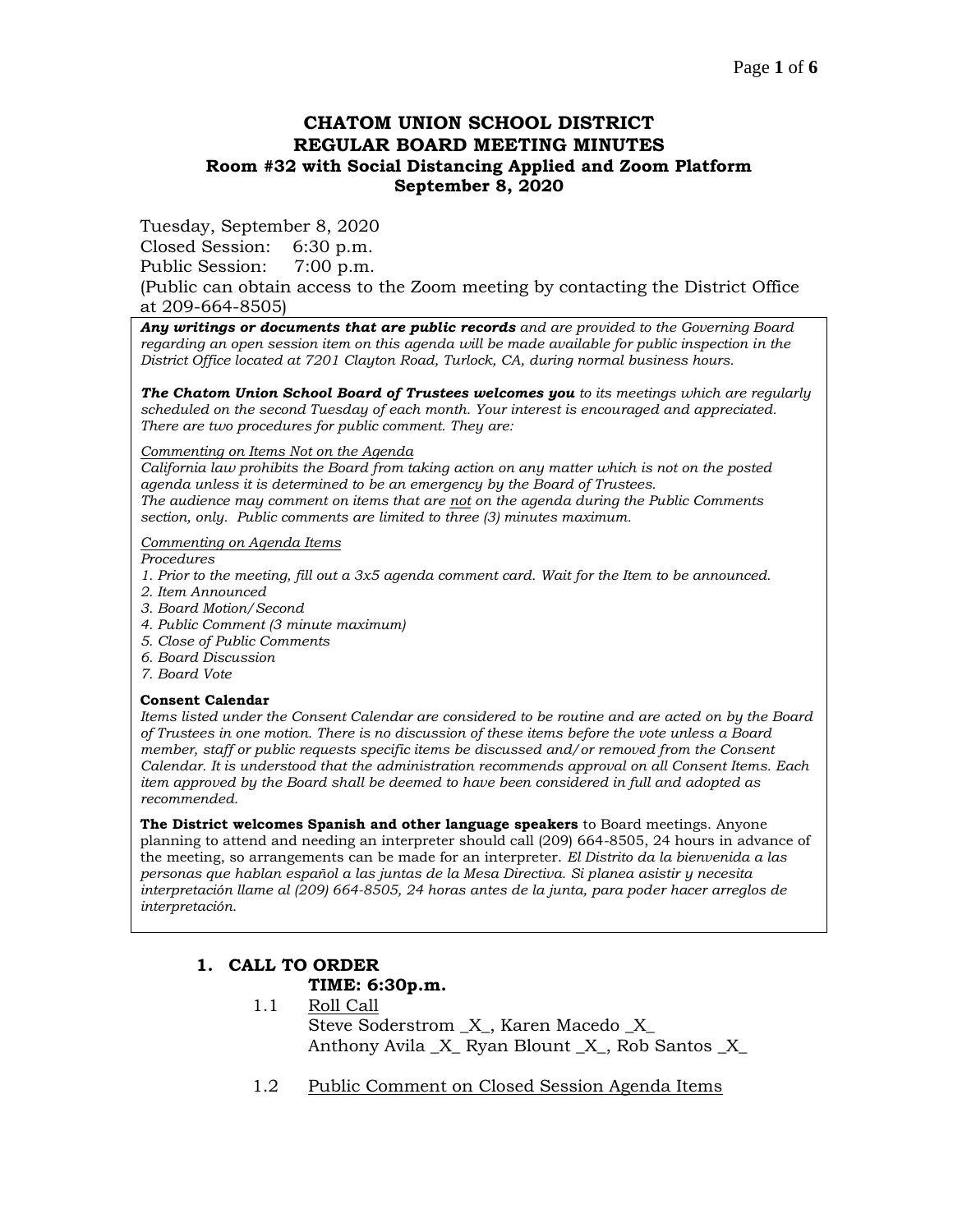1.3 Adjourn to Closed Session APPROVED Motion: Ryan Blount Second: Karen Macedo Vote: Ayes 5 Noes 0 Abstentions 0

### **2. CLOSED SESSION**

*Disclosure of Items Discussed in Closed Session (Gov. Code 54947.7)*

- 2.1 Public Employee Appointment (Gov. Code 54957 and 54954.5 (e)
- 2.2 Public Employees Discipline/Dismissal/Release/Non- reelection/Leaves of Absence/Resignation/Retirements And Resolution Regarding Reduction or Discontinuance of Source (Gov. Code 44949 (e) and Gov. Code 44955)
- 2.3 Possible Litigation
- 2.4 Negotiations with CUEA, CSEA & Management
- 2.5 Adjournment Back to Public Session

### **3. OPEN SESSION: CALL TO ORDER**

### **TIME: 6:56p.m.**

- 3.1 Roll Call Steve Soderstrom \_X\_, Karen Macedo \_X\_ Anthony Avila \_X\_ Ryan Blount \_X\_, Rob Santos \_X\_
- 3.2 Flag Salute The flag salute was led by Board President, Steve Soderstrom.
- 3.3 Report from Closed Session There was no report shared out from closed session.
- 3.4 Approval of Agenda APPROVED Motion: Rob Santos Second: Karen Macedo Vote: Ayes 5 Noes 0 Abstentions 0

### **4. CONSENT CALENDAR**

- 4.1 Board Minutes
- 4.2 Fiscal Services Warrants/Payroll
- 4.3 Declaration of Obsolete Items
- 4.4 Collection of Developer Fees (if any)

APPROVED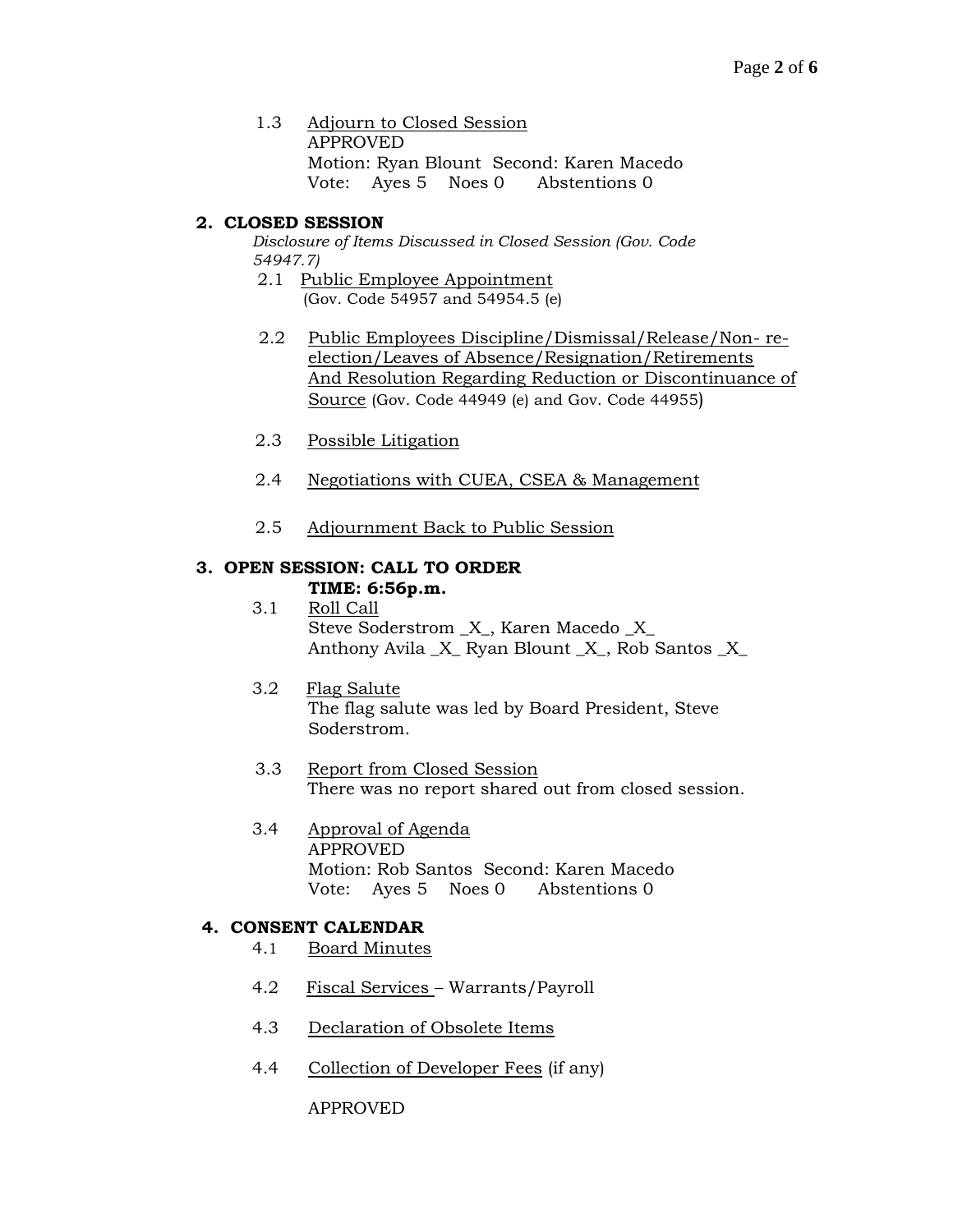Motion: Rob Santos Second: Karen Macedo Vote: Ayes 5 Noes 0 Abstentions 0

#### **5. PUBLIC COMMENT/RECOGNITION/COMMUNICATION**

#### **6. INFORMATION**

- 6.1 Calendar of Events
- 6.2 Board Financial Summary Report Business Manager, Kelly Machado, reviewed the fund beginning balances, income, expenditures and ending balances.

#### 6.3 Program Reports:

Chatom Elementary School Mrs. Cruz reported from her Board report that Chatom had a successful virtual back to school night. Families were given the opportunity to attend either English or Spanish session to go over distance learning expectations for the year and to answer any questions they may have had. Mrs. Cruz started the "Warrior Wednesday with Mrs. Cruz" zoom session for Chatom Elementary. For her first session of the zoom she invites students to participate so they can communicate with one another, ask questions, win raffle prizes and Mrs. Cruz reads them a story. The second session is designated for parents who have the opportunity to ask questions and get information on virtual events. So that students can have access to as many resources as possible, we have added more google classrooms that include one for the Chatom P.E. Teacher, Counselors and Librarian. Weekly professional learning has been focused on adjusting schedules based on parent feedback. Staff have been doing great in connecting with parents and students. The PTC Carnival has been postponed until further notice. However, PTC will still be selling raffle tickets and have a live virtual drawing on October 24th.

#### Mt. View Middle School

Mr. Lewis reported that back to school this year was held virtually. Teachers recorded their presentations and videos were posted on Mt. View's YouTube channel. There was a high amount of views on the uploaded videos but a small turnout during live zoom meetings. He stated that Mt. View staff are working on ideas to fundraise for Outdoor Ed. and other student events. If field trips are not able to occur this year, they will be scheduling it for next year if possible. Student council elections will occur virtually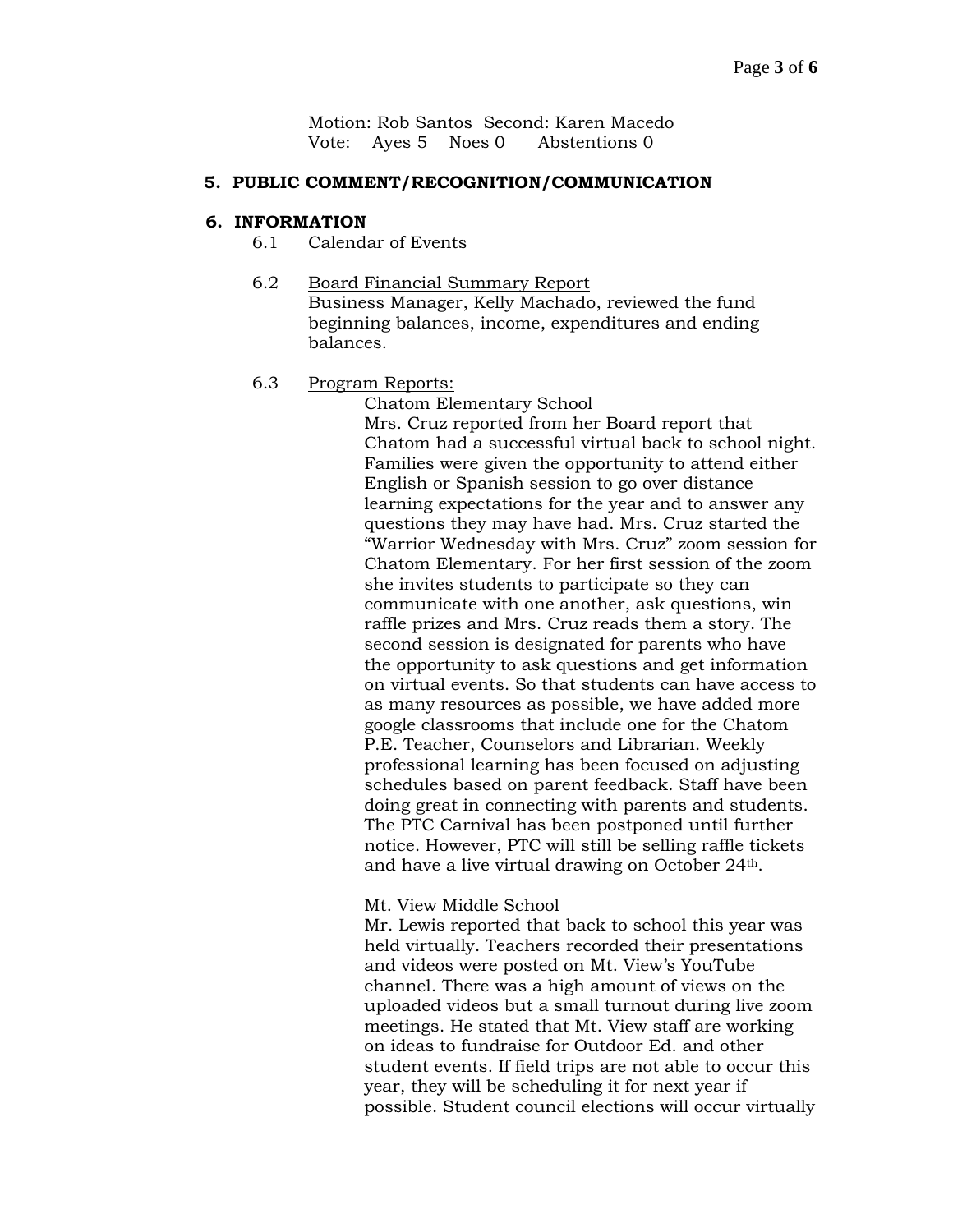this year. Mr. Lewis explained that students running for office this year will be asked to submit a short video on why they would make a great candidate for the position they are running for. The videos will be posted on the week ending September 18th and elections will follow. Mr. Lewis mentioned that staff are getting creative with creating fun online events for students while we are not open. Mr. Lewis will continue to host coffee with the principal virtually to inform parents on upcoming events, remote learning updates, fundraisers and go over any questions they may have.

#### Chatom State Preschool

Mrs. Nunes reported that both the classes in the morning and afternoon are full. Students are still not able to attend on campus for now until the waiver is complete. She shared that she and her team are offering zoom classes with small groups, recorded videos, virtual library, virtual circle time and takehome bags that are filled with fun activities. Once the preschool gets more information on reopening, they will send information out to parents.

#### Chatom Union School District

Mrs. Olvera reviewed the enrollment numbers as of September. She updated the Board with information about our technology purchase. The District has three open purchase orders with three different vendors to increase chances of receiving the chrome books faster. The order was placed with Office Depot after receiving a call that they were receiving 50,000 HP Chromebooks by mid-September and priority delivery was being given to Districts like Chatom who received the CASF Grant. Cherise reported that the Chatom District and Modesto City School District were selected to pilot the school mitigation tracking project. Mrs. Olvera is working with the County every Wednesday to pilot a tracking and tracing system process. The initial English Language Proficiency Assessments for California began for this school year. Students have been coming to campus to complete the assessment online with Mrs. Silveira. The assessment is used to identify students as either an English learner who needs support to learn English or as proficient.

#### 6.4 2020-2021 Budget Update

Due to the Governor's initial proposal of a 10% reduction in LCFF revenue to schools not passing, the Adopted Budget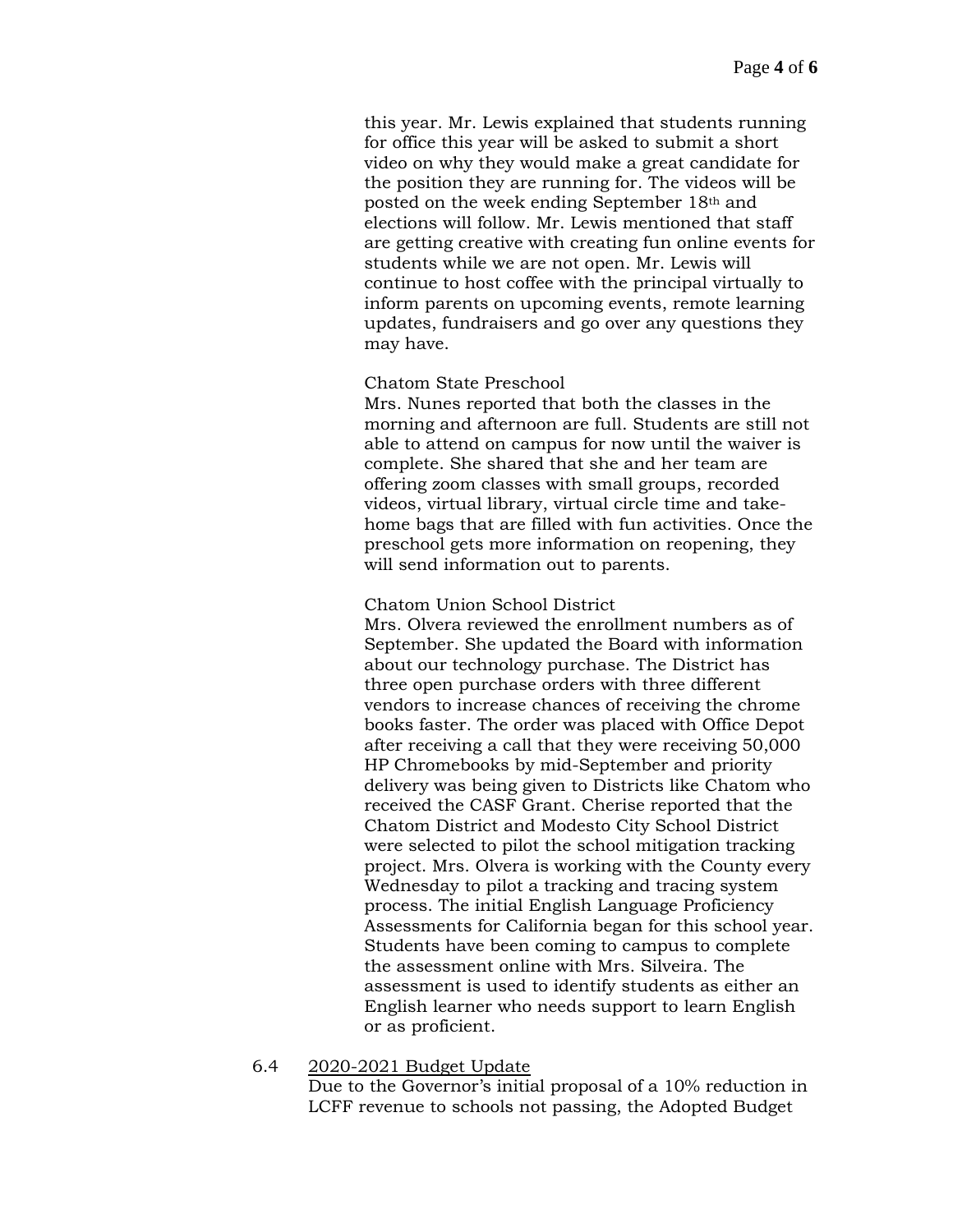LCFF Revenue was underestimated because we used the calculations that were in line with those cuts. Using the new LCFF calculator that does not include the 10% reduction, the actual LCFF revenue increases by \$494,686 over adopted budget making the districts whole. The Federal & State revenue increases are due to receiving COVID funds that are not only extremely restricted for expenses but also are on strict timelines.

## **7. ACTION**

- 7.1 Consider Approval of Bid for Phone System The Board unanimously approved to contract with Mitel for the Chatom District phone system to support higher volume calls due to COVID. APPROVED Motion: Anthony Avila Second: Rob Santos Vote: Ayes 5 Noes 0 Abstentions 0
- 7.2 Consider Approval of Core Educational Program APPROVED Motion: Karen Macedo Second: Rob Santos Vote: Ayes 5 Noes 0 Abstentions 0
- 7.3 2019-2020 Instructional Materials Sufficiency Mrs. Olvera reported on the sufficiency of instructional materials for the 2020-2021 school year with the error noting the agenda stated 2019-2020. The attachment included for approval is for the 2020-2021 school year.
	- 7.3.1 Open Public Hearing on Instructional Materials Sufficiency APPROVED Motion: Karen Macedo Second: Ryan Blount Vote: Ayes 5 Noes 0 Abstentions 0
	- 7.3.2 Public Comment
	- 7.3.3 Close Public Hearing APPROVED Motion: Rob Santos Second: Karen Macedo Vote: Ayes 5 Noes 0 Abstentions 0
- 7.4 Consider Approval of Resolution No. 09-08-20-01 Instructional Materials Sufficiency APPROVED Motion: Rob Santos Second: Ryan Blount Vote: Ayes 5 Noes 0 Abstentions 0
- 7.5 Learning Continuity and Attendance Plan 7.5.1 Open Public Hearing on Learning Continuity and Attendance Plan APPROVED